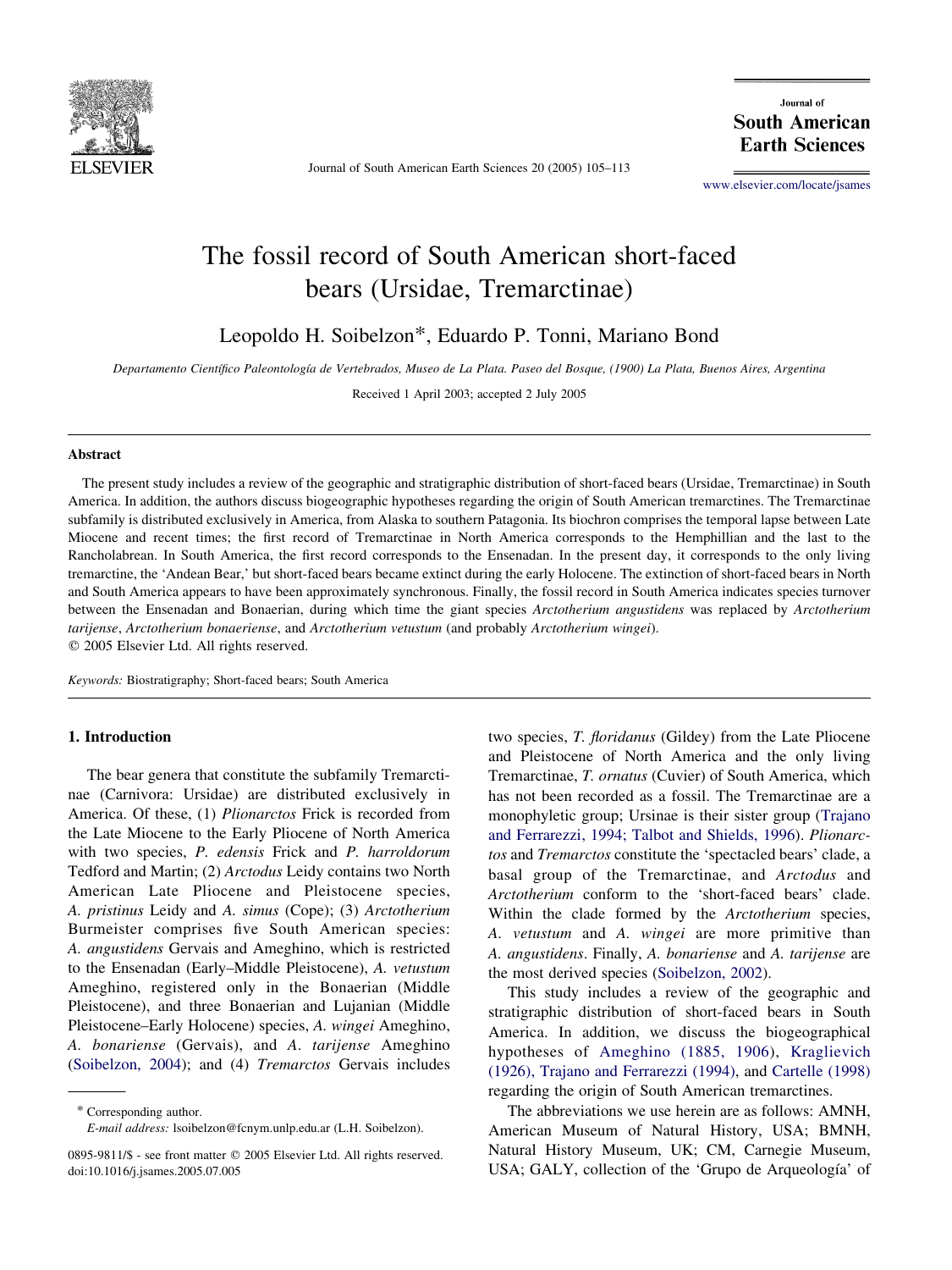Liceo Young, República Oriental del Uruguay; GP, Museu Paulista, Universidad de San Pablo, Brazil; FLMNH, Florida Museum of Natural History, USA; IGC, Instituto de Geociencias de la Universidad Federal de Minas Gerais, Brazil; MACN, Museo Argentino de Ciencias Naturales 'Bernardino Rivadavia', República Argentina; MACN zool, Colección del Departamento de Mastozoología del MACN, Repu´blica Argentina; MCA, Museo Carlos Ameghino, República Argentina; MHJ, Museo Histórico de Junin, Repu´blica Argentina; MHN, Museu de Historia Natural de la Universidad Federal de Minas Gerais, Brazil; MLP, Colección del Departamento Científico Paleontología de Vertebrados, Museo de La Plata, República Argentina; MLP (DZV), Colección del Departamento Científico Zoología de Vertebrados, Museo de La Plata, República Argentina; MMCN, Museo Municipal de Ciencias Naturales 'Monte Hermoso', República Argentina; MMMP, Museo Municipal de Mar del Plata 'Lorenzo Scaglia', Repu´blica Argentina; MMPH, Museo Municipal 'Punta Hermengo', República Argentina; MNHN PAM, Museum National d'Histoire Naturelle, Paris, Colección del Pampeano, France; MPV, Museo Paleontológico de Valencia, España; MST, Museo 'Sueño del Tano', República Argentina; PMUZ, Paläontologische Institut und Museum der Universität Zürich, Switzerland; UF, University of Florida, USA; UMAG, Universidad de Magallanes, Chile; and UZM, Zoological Museum, University of Copenhagen.

# 2. Material and methods

For a detailed list of the stratigraphic and geographic provenances of each sample of material, see [Soibelzon](#page-7-0) [\(2002; 2004\)](#page-7-0).

A. vetustum. MACN A1277, type of A. vetustum, Villa Urquiza, Entre Ríos province, Middle–Late Pleistocene. Referred material: Argentina, Buenos Aires province, Mercedes: MACN 1201 (Bonaerian, Middle Pleistocene). Coronel Pringles: MMMP 1233M (Bonaerian [[Berman,](#page-7-0) [1994\]](#page-7-0)). Río Arrecifes: MLP 10-7 (Bonaerian; see [Soibelzon](#page-8-0) [et al., 1999](#page-8-0)). Entre Ríos province, Arroyo Alcaraz: MACN 17486 (Middle-Late Pleistocene).

A. vetustum? Brazil, Bahia state, Minas Gerais: MHN s/n (see the skull in [Cartelle, 1994](#page-7-0)).

A. wingei. MACN 1453, type of A. wingei from Tarija Valley, Bolivia, Pleistocene. UZM 5249, 5715, 5717, 5721- 22, and 5723; types of 'Ursus brasiliense' from several caves in Lagoa Santa region, Brasil (see [Winge,](#page-8-0) [1895–1896\)](#page-8-0). Referred material: Brazil, Minas Gerais state, Lapa da Escrivania N°5: MACN 6273. Ceará state, Ubajara: GP/2-T4 (out of stratigraphic context; see [Trajano and](#page-8-0) [Ferrarezzi, 1994](#page-8-0)). Bahía state, Campo Formoso: IGC 10 (out of stratigraphic context, see [Cartelle, 1998\)](#page-7-0). Bolivia, Tarija County, Tarija Valley: MACN 1454 (Pleistocene). Venezuela, Falcon state, 'El Muaco' local fauna: #1 (Late Pleistocene; Linares, pers. comm.). Monagas state, 'Cueva del Guácharo' local fauna: #2 (Early Holocene, Linares, pers. comm.).

A. angustidens. BMNH 32915-16, 32971-72, 32969, and 32974-91, type of A. *angustidens* from 'Toscas del Río de La Plata,' Buenos Aires province; Ensenadan. MACN 43, type of 'A. latidens' from 'Callejón de Ibáñez' Buenos Aires; Ensenadan (Early–Middle Pleistocene). MACN 5132, type of 'A. candiotti' from an excavation in Buenos Aires City; Ensenadan. Referred material: All the material listed next are from the Ensenadan, Argentina, Buenos Aires province, Toscas del Rı´o de La Plata: MACN 851, 972, 974, 1202, 1892, 13265, 16260, 1926, 1994, 1997, 2011, 2020, 2024, 2158, 2178, 2179, 2536, 2547, 2548, 3158, 5702, 5705, 6222, 6223, 8262, 8791, 8792, 8794, 9609, 10094, 10459, 2275, 2297, 5690, 5696, 8691, 8700, 10458, and 18008; MLP 99-X-5-1, 82-X-22-1, and 99-X-3-1. La Plata: MLP 35-IX-26-3/6, 39-IV-21-1, and 58-X-4-1. Moreno: MACN 17719. Buenos Aires City: MACN 12529, MNHN PAM 179, Paleontological Collection of Museo Miguel Lillo, Tucumán s/n. Mar del Plata City: MMMP 1232. Mar del Plata marine cliff: MMMP 26S and 162S; MMMP 48S; MACN 17986. Gorina: MLP 68-V-26-1 and 97-I-5-1. Ezeiza: MLP 00-VII-10-1. Ezpeleta: MLP 00-VII-15-1. Vivorata´: MMMP 3980, 3981, and 3982. San Pedro: MLP 97-II-2-1, MST P2 99-IX-15. Campana: MPV 613 and 614. Miramar: MLP 01-IV-1-1 and 87-V-5-1. Mar del Sur: MMPH 018. Río Pergamino: PMUZ 45. Bolivia, Tarija, Tarija Valley: AMNH 117433.

A. bonariense. MNHN PAM 264, type of Ursus bonariensis from an undetermined site around Luján City (see [Gervais, 1855; Soibelzon, 2002; 2004\)](#page-7-0), Buenos Aires province, Middle–Late Pleistocene (Lujanian?). MACN 2668, type of 'Pararctotherium enectum' from an excavation at the corner of Cangallo and Cerrito streets in Buenos Aires City; Early Bonaerian. MACN 9646, type of 'Pararctotherium pamparum crassidens' from Río Quequén Salado; Lujanian. Referred material: Argentina, Buenos Aires province, Río Quequén Salado: MACN 9645 and 9647, MMCN 69-6-1 (Lujanian). Necochea: MACN 13971 (Pleistocene). Roque Pérez: MACN 14614 (Bonaerian). Mar del Plata marine cliff: MLP 99-X-10-1 (Early Bonaerian).

A. tarijense. MACN 1458, type of A. tarijense from Tarija Valley, Bolivia; Pleistocene. MACN 2667, type of 'Paractotherium enectum' from an excavation in Buenos Aires City; Early Bonaerian (see [Ameghino, 1904](#page-7-0)). MACN 971, type of 'Pararctotherium pamparum' from Mercedes, Buenos Aires province; Late Bonaerian (see [Ameghino,](#page-7-0) [1904\)](#page-7-0). Referred material: Argentina, Buenos Aires province, Dolores: MACN 8581 and 8582 (Lujanian). Luján: MACN 2180 (Late Lujanian). Río Salto: MCA 1087 (Bonaerian). Río Arrecifes: MLP 10-71 (Bonaerian). Mar Chiquita: MLP 92-XI-28-1. Centinela del Mar: MLP 92-XI-27-1 (Early Lujanian). Junín: MHJ 544 (Late Lujanian). Mar del Plata City: MMMP 1441(Late Lujanian). Santa Fé Province, Grütly: MLP 34-VIII-1-1 (Bonaerian). Uruguay,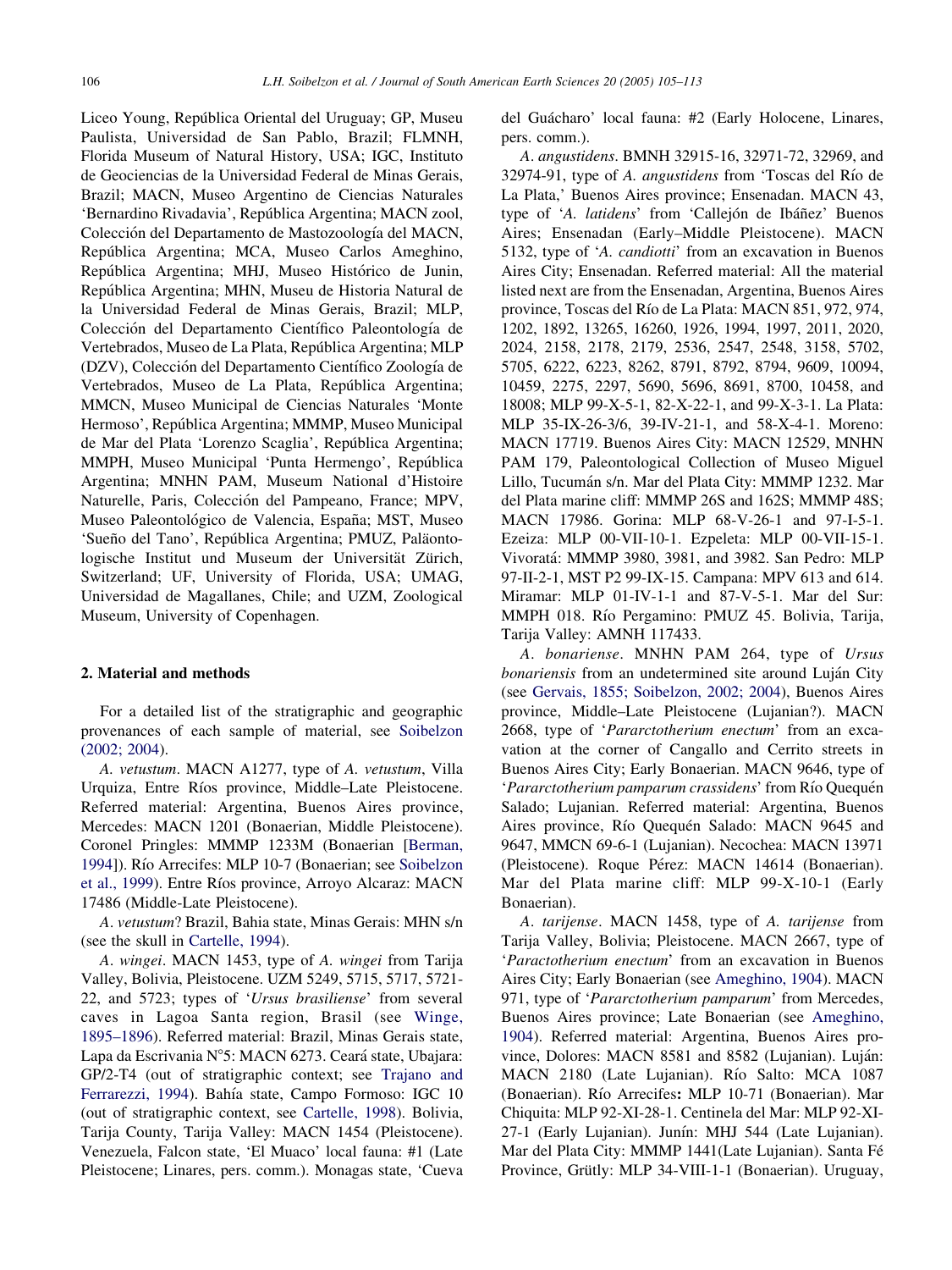<span id="page-2-0"></span>

|              | <b>CHRONS</b>                             | POLARIT | EPOCH           | <b>PAMPEAN</b><br><b>AGES</b> | <b>CONTINENTAL</b><br><b>BIOZONES</b> |                      | <b>NORTH</b><br><b>AMERICAN</b><br><b>AGES</b> |
|--------------|-------------------------------------------|---------|-----------------|-------------------------------|---------------------------------------|----------------------|------------------------------------------------|
| 10 ky        |                                           |         | <b>HOLOCENE</b> | <b>PLATAN</b>                 | Lagostomus maximus                    |                      |                                                |
| $Ma-$        |                                           |         |                 | <b>LUJANIAN</b>               | Equus (A.) neogeus                    | <b>RANCHOLABREAN</b> |                                                |
|              | C <sub>1n</sub>                           |         | PLEISTOCENE     | <b>BONAERIAN</b>              | Megatherium<br>americanum             |                      | SHERIDANIAN                                    |
|              | r<br>$\overline{\mathbf{n}}$<br>C1r<br>2r |         |                 | <b>ENSENADAN</b>              | Mesotherium<br>cristatum              | RVINGTONIAN          | SAPPAN                                         |
| $\mathbf{2}$ | $\overline{C2n}$<br>r<br>$C2\overline{r}$ |         | PLIOCENE        |                               |                                       |                      |                                                |
|              |                                           |         |                 | SANANDRESIAN                  | Ctenomys<br>chapadmalensis            | <b>BLANCAN</b>       |                                                |

Fig. 1. Chronological chart of the late Cenozoic in South America (modified from [Cione and Tonni, 1999\)](#page-7-0).

Río Negro County: GALY s/n (Late Lujanian). Chile, Magallanes County, Pali Aike National Park: UMAG 53643 (Late Lujanian).

Arctotherium sp. Argentina, Buenos Aires province: MACN 12654. Tapalqué: MLP 10-70 (Bonaerian). Santa Fe Province, Río Carcarañá: MACN 11443 (Pleistocene). San Luis Province, Las Lagunitas: MACN 12558 (Pleistocene).

In discussing this record, we rely greatly on the biostratigraphic record of the Pampean area of central Argentina, the best known in South America (see [Tonni and](#page-8-0) [Cione, 1999; Cione and Tonni, 1999; 2001;](#page-8-0) Fig. 1). [Cione](#page-7-0) [and Tonni \(1999, 2001\)](#page-7-0) consider the Tolypeutes pampaeus biozone the biostratigraphical base of the Ensenadan; however, Tolypeutes pampaeus could be a poorly defined species, and its temporal range could be wider than the Ensenadan (Carlini and Scillato-Yané, pers. comm.). Therefore, we propose a new taxon to define this biozone: Mesotherium cristatum, a well-defined, frequent, geographically widely distributed notungulate restricted to the Ensenadan [\(Bond, 1999](#page-7-0)).

#### 3. Introduction to the fossil record of Tremarctinae

## 3.1. Geographic and stratigraphic distribution

The Tremarctinae biochron comprises the temporal lapse between the Middle Hemphillian (earliest Late Miocene) and the present [\(Fig. 2](#page-3-0)).

In North America, they are recorded from the earliest Late Miocene to the Early Holocene; the oldest record of a Tremarctinae bear (Plionarctos sp.) comes from the Middle Hemphillian [\(Tedford and Martin, 2001](#page-8-0)). P. edenensis is recorded in the Late Hemphillian and P. harroldorum in

the Blancan I (Early Pliocene; [Tedford and Martin, 2001\)](#page-8-0). Plionarctos has not been recorded in sediments younger than Early Pliocene; Tremarctos is recorded from the Blancan III (Late Pliocene) to the present; T. floridanus appears from the Blancan III to the Rancholabrean (Middle-Late Pleistocene); and T. *ornatus* only occurs in present times (Kurtén, 1966). The oldest record for Arctodus is Blancan IV (Latest Pliocene), and the youngest is Rancholabrean. The biochron of A. pristinus comprises the temporal lapse between the Blancan IV and Irvingtonian (Early–Middle Pleistocene); that of A. simus comprises the temporal lapse between the Irvingtonian and Rancholabrean (Kurtén, 1967). In North America, the youngest records emerge for A. simus  $(9630 \pm 60^{14} \text{C} \text{ yr}$  BP, [Gobetz and](#page-7-0) [Martin, 2001](#page-7-0); 10,800<sup>14</sup>C yr BP, [Gillette, 1996](#page-7-0)) and T. *floridanus* (10,500<sup>-14</sup>C yr BP, [Anonymous, 1998;](#page-7-0) 7432 $\pm$  $300^{14}$ C yr BP [C-823]).

In South America, the oldest records of fossil bears are Ensenadan, the 'Puelchan' record could be Ensenadan in age ([Cione and Tonni, 1995](#page-7-0)), and the youngest are latest Lujanian (Early Holocene). According to  $^{14}$ C dates, the two youngest records in South America are A. tarijense (UMAG 53643, 11,210 + 50<sup>-14</sup>C yr BP, [San Roman et al., 2000;](#page-7-0) GALY s/n,  $11,600 \pm 130$  <sup>14</sup>C yr BP, [Ubilla and Perea,](#page-8-0) [1999](#page-8-0)). In addition, the only existing extant Tremarctinae (Tremarctos ornatus) lives in South America.

## 3.2. Geographic distribution

The subfamily Tremarctinae is distributed exclusively in America, from Alaska to southern Patagonia. The UMAG 53643 at 'Cueva de los Chingues,' Chile ([Prevosti](#page-7-0) [et al., 2003\)](#page-7-0) is the southernmost record of Ursidae in the world.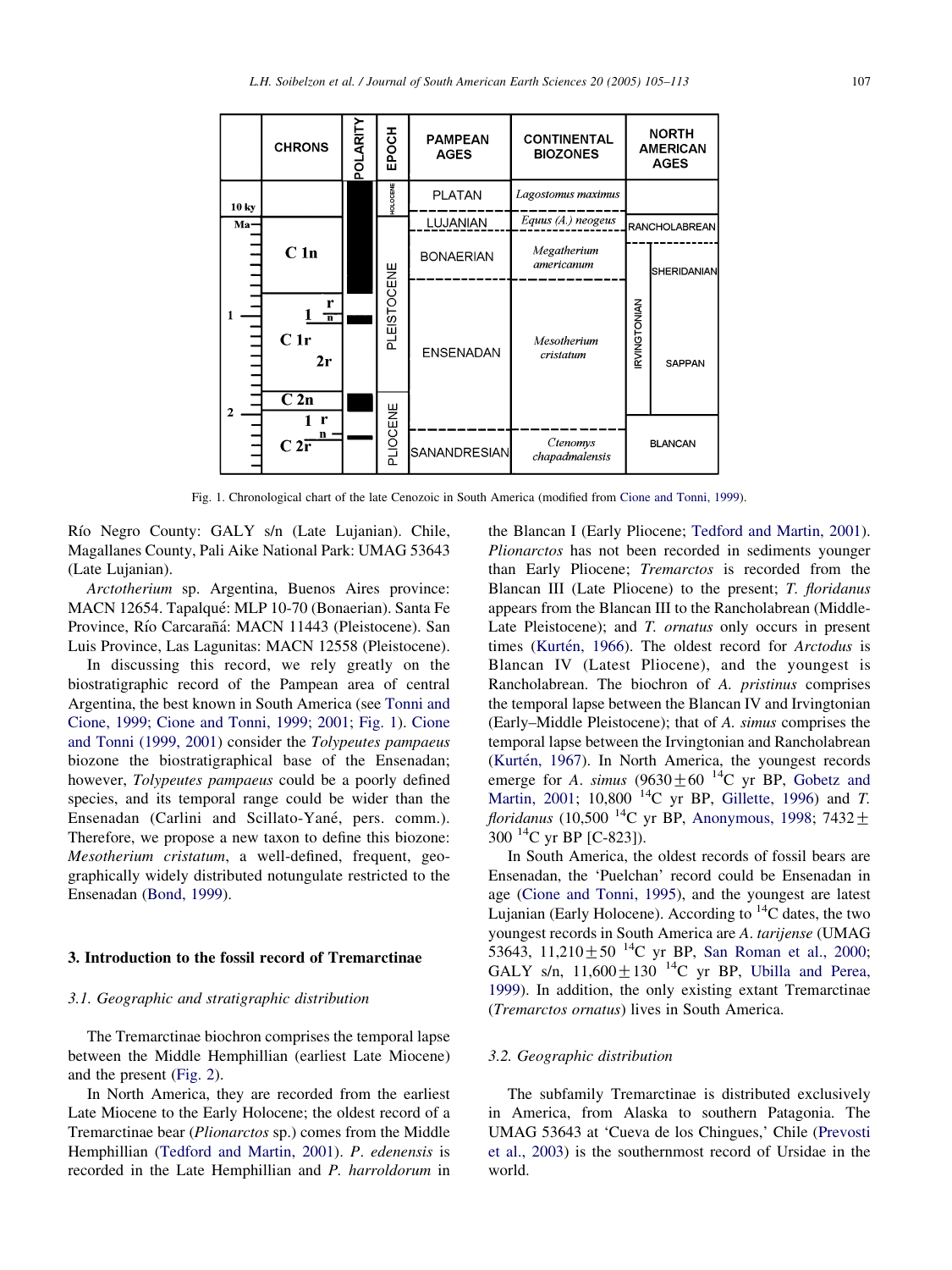<span id="page-3-0"></span>

| Epoch       | <b>Pampean Ages</b>                         | Argentina                                                                                   | <b>Bolivia</b>                                                            | Ven6nun                | Chile                  | Brazil                        | Colombia<br>Ecuador<br>Peru | Venezuela                                 | <b>North</b><br><b>America</b>                         | <b>North American</b><br>Ages |
|-------------|---------------------------------------------|---------------------------------------------------------------------------------------------|---------------------------------------------------------------------------|------------------------|------------------------|-------------------------------|-----------------------------|-------------------------------------------|--------------------------------------------------------|-------------------------------|
| RECENT      |                                             |                                                                                             |                                                                           | Arctotherium tarijense |                        |                               | Trmearctos ornatus          | Trmearctos ornatus<br>Arctotherium wingei | Tremarctos floridanus                                  |                               |
| HOLOCENE    | Platan                                      |                                                                                             | Trmearctos ornatus                                                        |                        | Arctotherium tarijense | ?<br>?<br>Arctotherium wingei |                             |                                           |                                                        |                               |
| PLEISTOCENE | Lujanian                                    |                                                                                             | 2<br>?                                                                    |                        |                        |                               |                             |                                           |                                                        | Rancholabrean                 |
|             | <b>Bonaerian</b>                            | Arctotherium angustidens                                                                    | ?                                                                         |                        |                        |                               |                             |                                           |                                                        |                               |
|             | <b>Ensenadan</b>                            | Arctotherium vetustum<br>Arctotherium tarijense<br>Arctotherium bonariense<br>$\frac{1}{2}$ | $\frac{1}{2}$<br>?<br>$\frac{1}{2}$                                       |                        |                        |                               |                             |                                           |                                                        | Irvingtonian                  |
| PLIOCENE    | Marplatan<br>Chapadmalalan<br>Montehermosan |                                                                                             | Arctotherium wingei<br>Arctotherium tarijense<br>Arctotherium angustidens |                        |                        |                               |                             |                                           | Arctodus simus .-<br>Plionarctos<br>Arctodus pristinus | <b>Blancan</b>                |
| MIOCENE     |                                             |                                                                                             |                                                                           |                        |                        |                               |                             |                                           |                                                        | Hemphilian                    |

Fig. 2. Chronological chart of the late Cenozoic in North and South America showing the Tremarctinae biochrons (modified from [Soibelzon, 2002\)](#page-7-0).

In North America, Plionarctos is recorded in the central western area, and Tremarctos floridanus appears in the southern area. Arctodus presents the widest distribution of the North American taxa (Kurtén, 1966, 1967; Kurtén and [Anderson, 1980; Soibelzon, 2002](#page-7-0)).

In South America, Arctotherium is recorded mainly on the east side of the continent from Venezuela to southern Patagonia (Venezuela, Brazil, Uruguay, Argentina, Bolivia, and Chile), whereas Tremarctos ornatus is distributed on the west (Venezuela, Colombia, Ecuador, Peru, and Bolivia).

# 4. The fossil record of short-faced bears in South America

## 4.1. Temporal distribution

The fossil record in South America usually presents serious problems because it often lacks sufficient documentation of the stratigraphic and/or geographic provenance of materials from old collections, such as those from Middle-Late Pleistocene sediments (late Pampean sediments). In some localities, one of the authors (EPT) was able to use the well-known stratigraphy as documentation. Although for some remains, the stratigraphic reassessment provided additional information, for in another 10–15 records, it was impossible to assess the stratigraphic position.

#### 4.1.1. Ensenadan

The M. cristatum biozone represents the Ensenadan in the Pampean region ([Tonni and Cione, 1999;](#page-8-0) [Fig. 1\)](#page-2-0). During the Ensenadan, only one bear species, the gigantic A. angustidens, is recorded. For a detailed discussion of the Ensenadan record of short-faced bears, see [Soibelzon et al.](#page-8-0) [\(2001\); Soibelzon \(2002; 2004](#page-8-0)).

The primary, and oldest, record of A. *angustidens* comes from the Toscas del Rı´o de La Plata. This level corresponds to chron C1r2r ([Tonni et al., 1999\)](#page-8-0). According to the available magnetostratigraphic information, the age of the Toscas del Rìo de La Plata is older than 0.98 Ma and younger than 1.76 Ma [\(Bidegain, 1991; Tonni et al., 1999\)](#page-7-0).

Some specimens of A. angustidens were found in the marine cliff from southeastern Buenos Aires province. Three specimens (MMMP 162S, 26S, 48S) came from these marine cliffs north of Mar del Plata City. In this area, sediments have been referred to the Ensenadan, Bonaerian, Lujanian, and Platan ([Tonni et al., 1992; Cione and Tonni,](#page-8-0) [1995; 1999](#page-8-0)). Recent magnetostratigraphic studies by [Bidegain et al. \(1998\)](#page-7-0) show that a change from chron C1r to C1n can be identified 7 m above the top of the cliff (3 m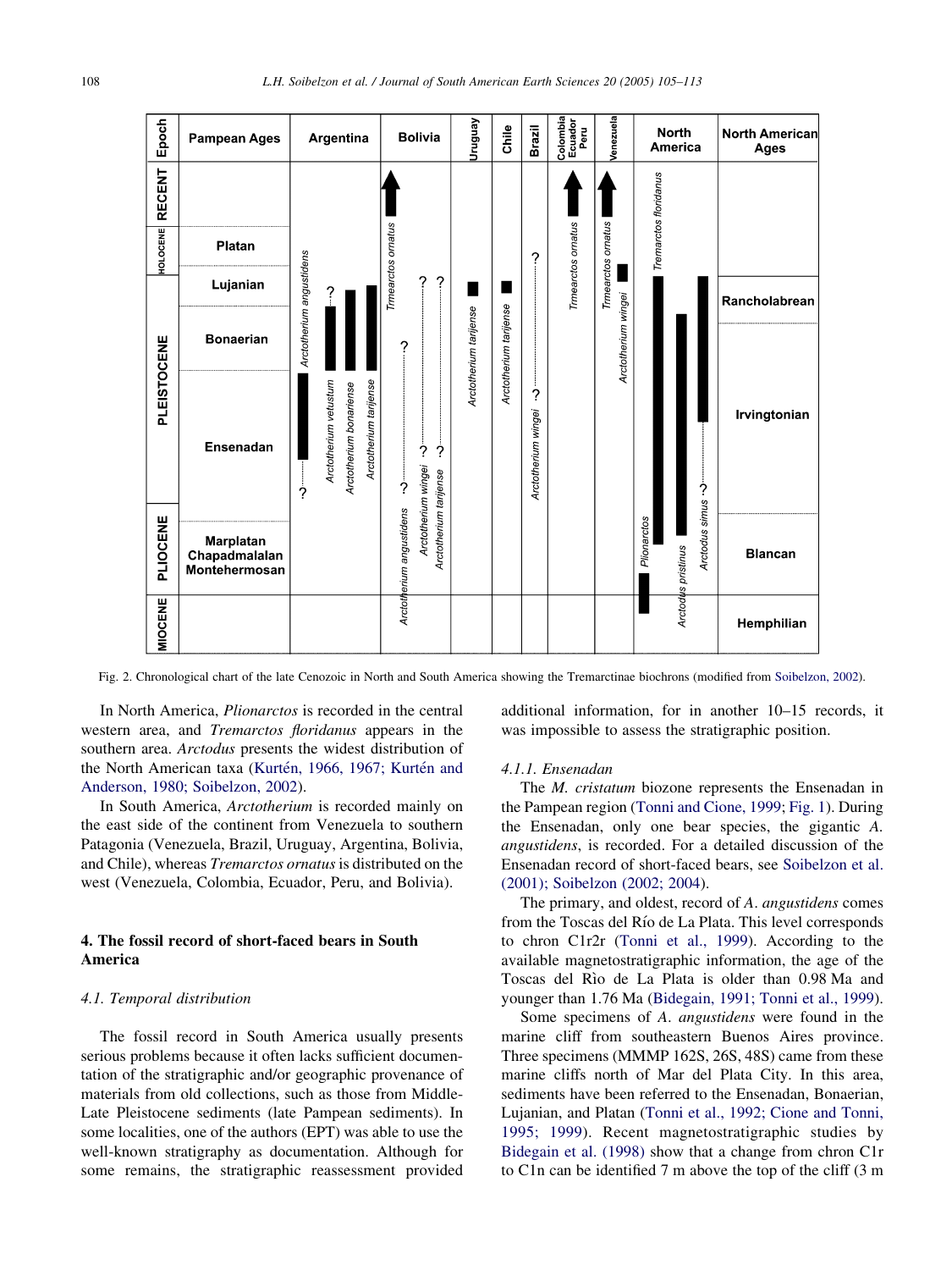from the base). This finding implies that the age of the sediments where MMMP 26S and 48S were found is 0.98– 0.78 Ma. Unfortunately, the stratigraphic procedure used for MMMP 162S is not precise ('middle part of the cliff'); therefore, the sediments to which it has been referred could pertain to chron C1r or the base of chron C1n. If so, the age of the sediments could be younger than 0.78 Ma.

Approximately 50 km south of Mar del Plata City, at the D level of the marine cliff 'Punta Hermengo' [\(Tonni and](#page-8-0) [Fidalgo, 1982](#page-8-0)), two specimens (MLP 87-V-5-1 and MLP 01-IV-1-1) were found. No magnetoestratigraphic information exists for this sector of the marine cliff, though [Tonni et al. \(1998\)](#page-8-0) correlated the D level with the lower to middle section of the northern marine cliff at Mar del Plata City on the basis of the faunistic record. In the B level ([Soibelzon and Soibelzon, 1999\)](#page-8-0), at the base of the marine cliff 5 km south of Mar del Sur, MMPH 18 was found. [Soibelzon et al. \(2001\)](#page-8-0) correlated this level with the lower to middle section of the northern marine cliff at Mar del Plata City.

Several records of A. angustidens were found in Tarija Valley (e.g. AMNH 117433 and others housed in museums in La Paz and Tarija, Bolivia), but none contains indicators about the stratigraphic provenance. The Tolomosa (formerly Tarija) Formation is composed of two units: The lower one consists of poorly fossiliferous clays, and the highly fossiliferous upper one is composed of conglomerates. The age of the base of the lower unit is approximately 1 Ma ([MacFadden, 2000\)](#page-7-0). Thus, the lower unit could be regarded as Ensenadan in age, though not by its biostratigraphical context. It is noteworthy that the highly fossiliferous upper unit is younger than 0.78 Ma. Thus, the specimens of A. *angustidens* found in Tarija may be Ensenadan in age, according to the record of this species in the Pampean region of Argentina.

In summary, A. *angustidens* is not very frequently recorded (similar to other members of Carnivora) but represents a conspicuous element of the M. cristatum biozone. Furthermore, A. angustidens is a characteristic species of the Ensenadan, and its biochron comprises the temporal lapse between 1.76 Ma (chron C1r2r) and 0.78 Ma (base of chron C1n) ([Soibelzon et al., 2001](#page-8-0)).

#### 4.1.2. Bonaerian

The Megatherium americanum biozone corresponds to chron C1n and represents the Bonaerian in the Pampean region ([Tonni and Cione, 1999;](#page-8-0) [Fig. 1](#page-2-0)). The records of A. vetustum, A. bonariense, and A. tarijense start in the Bonaerian ([Soibelzon, 2002](#page-7-0)), as do many other clades of holartic origin that demonstrate a great increase in diversity ([Cione and Tonni, 2001\)](#page-7-0).

In sediments assigned to the Early Bonaerian at Buenos Aires City [\(Ameghino, 1904\)](#page-7-0), A. tarijense (MACN 2667) and A. bonariense (MACN 2668) have been recorded. In sediments of the marine cliff outcropping 500 m south of 'Parque Camet' (north of Mar del Plata City), A. bonariense

(MLP 99-X-10-1) was found and assigned to the Early Bonaerian ([Soibelzon et al., 2001](#page-8-0)). A. tarijense (MACN 971) and A. vetustum (MACN 1201) were recorded in the Late Bonaerian of Mercedes (Buenos Aires province; [Ameghino, 1904](#page-7-0)).

In the Bonaerian s.l., both A. vetustum (MMMP 1233, Galileo Scaglia in [Berman, 1994;](#page-7-0) MLP 10-7, [Soibelzon](#page-8-0) [et al., 1999\)](#page-8-0) and A. tarijense (MLP 10-71, [Soibelzon et al.,](#page-8-0) [1999](#page-8-0); MCA 1087, MLP 34-VIII-1-1) were recorded. Two other specimens of A. *vetustum* are recorded in Entre Rios province (MACN A1277 from Villa Urquiza and MACN 17486 from Arroyo Alcaraz); because they lack stratigraphic information however, they can be confidently assigned only to the Middle-Late Pleistocene.

In summary, evidence indicates that A. vetustum is recorded exclusively in the Bonaerian, at least in the Pampean area. The likely record of A. vetustum in Brazil remains to be confirmed from a taxonomic point of view. Also, the fossil records of A. tarijense and A. bonariense start in the Bonaerian, at least in the Pampean area of Argentina.

#### 4.1.3. Lujanian

The Equus (Amerhippus) neogeus biozone represents the Lujanian in the Pampean region ([Tonni and Cione, 1999;](#page-8-0) [Fig. 1](#page-2-0)). This biozone corresponds to chron C1n, as well as the Bonaerian. From the Lujanian, three species have been recorded: A. wingei, A. bonariense, and A. tarijense.

The only species recorded in sediments that represent the Early Lujanian ( $\sim$  130 ka, [Isla et al., 2000\)](#page-7-0) is A. tarijense (MLP 92-XI-27-1), from the marine cliff at Centinela del Mar, Buenos Aires province.

At Río Quequèn Salado (Buenos Aires province), both A. bonariense (MACN 9645-47 and MMCN 69-6-1) and Arctotherium sp. (MLP 42-VI-24-29) were recorded. On the flow plain of Río Quequèn Salado, sediments represent the temporal lapse between approximately 130 ky and 12– 10 ky BP (Pardiñas et al., 1996).

From the Late Lujanian ( $\sim$  20 ky, [Tonni et al., 1998](#page-8-0)) of southern South America, only one species, A. tarijense, is recorded. Specimen MLP 92-XI-28-1 comes from the marine cliff at Camet Norte, where sediments have been dated  $24,450+150^{14}C$  yr BP (Pardiñas et al., 1998). Specimen MMMP 1441 comes from an excavation in Mar del Plata City whose sediments have been assigned to the Late Lujanian (G. Scaglia in [Berman, 1994\)](#page-7-0). From an auxiliary channel of Río Salado, 6 km southwest of Junin (Late Lujanian, [De Salvo et al., 1969\)](#page-7-0) comes specimen MHJ 544. Finally, also from the Late Lujanian and near Luján City, specimen MACN 2180 was recovered.

The two youngest records of fossil bears in southern South America correspond to A. tarijense. The youngest (UMAG 53643; [Prevosti et al., 2003\)](#page-7-0) comes from 'Cueva de los Chingues' (Pali Aike National Park; 52°05'37"S,  $69^{\circ}44'31''W$ , Magallanes County, Chile) and has been dated as  $11,210 \pm 50^{14}$ C yr BP ([San Roman et al., 2000\)](#page-7-0).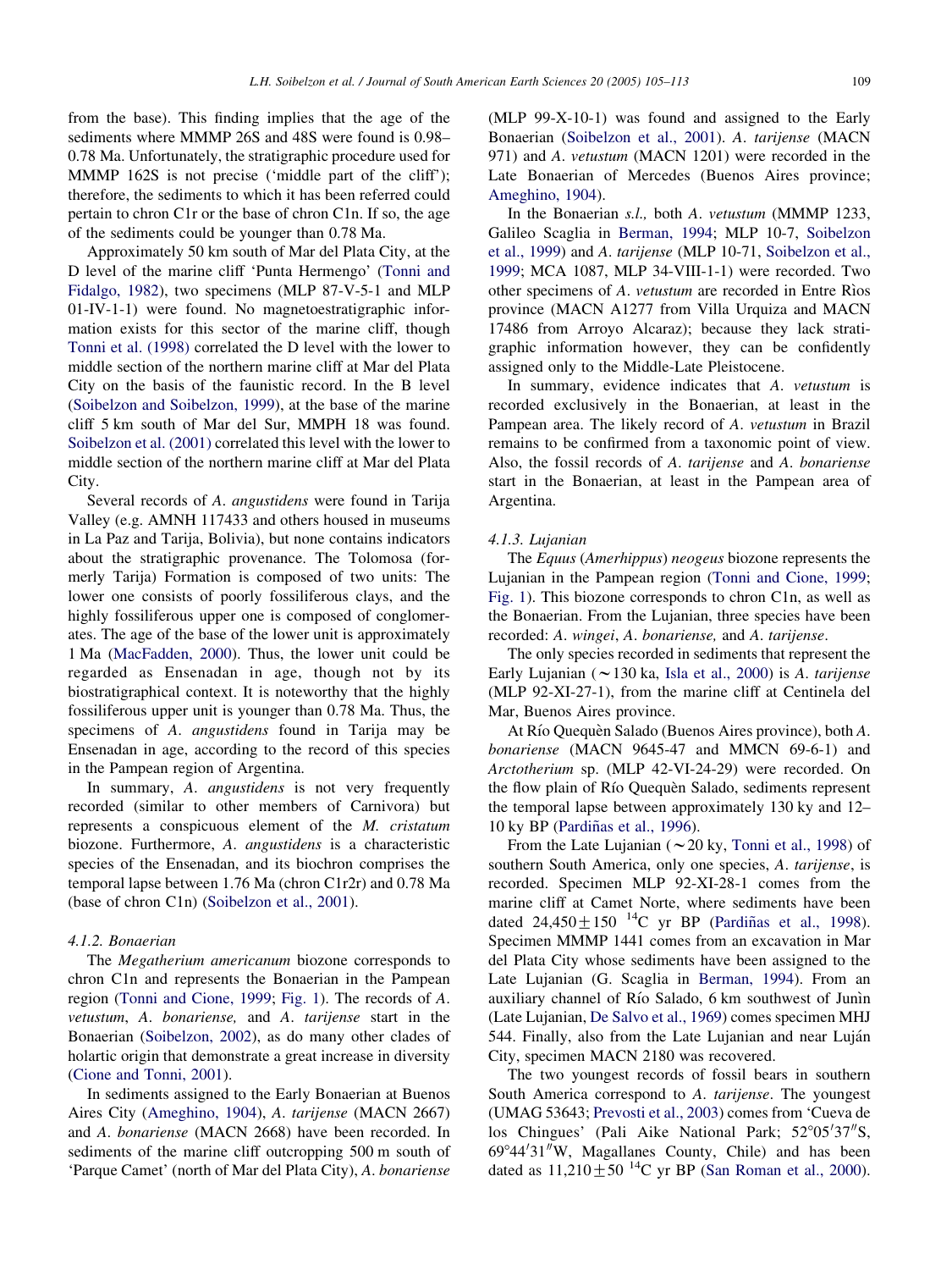The other young specimen (GALY s/n; cited as 'Pararctotherium pamparum' by [Perea and Ubilla, 1983](#page-7-0); see [Soibelzon, 2002\)](#page-7-0) is from Río Gutiérrez, Río Negro County, Uruguay, and has been dated as  $11,600 \pm 130$  <sup>14</sup>C yr BP ([Ubilla and Perea, 1999](#page-8-0)).

Also during the Late Lujanian but in northern South America, A. wingei has been recorded (#1 from 'El Muaco' local fauna, Falcón state, Venezuela; #2 from 'El Guácharo' cave local fauna, Monagas state, Venezuela; Linares, pers. comm.). These two are the only records for A. wingei that contain a stratigraphic provenance, but there are no  ${}^{14}C$  data for them. As we emphasized previously, it is impossible to determine the biochron of A. wingei because only these two individuals have stratigraphic information. Other samples of the species lack precise indicators (e.g. MACN 1453 and 1454 from Tarija Valley, Bolivia) or were found out of their stratigraphic context in caves such as Lagoa Santa (e.g. UZM 5249, 5715, 5717, 5721-22, 5723) or others in Brazil (e.g. GP/2-T4; IGC 10). Thus, it is not possible to establish the biochron of A. wingei with precision, though [Trajano](#page-8-0) [and Ferrarezzi \(1994\); Cartelle \(1998\)](#page-8-0) believe the specimens came from the Late Pleistocene ( $\sim$  12 ka.)

In summary, A. wingei is recorded exclusively in the Lujanian, but more records are needed to confirm this preliminary conclusion. At the end of the Lujanian, shortfaced bears seem to have become extinct in South America, approximately 2 ka before they become extinct in North America.

# 4.2. Geographic distribution

## 4.2.1. Venezuela

The fossil record of A. wingei in Venezuela is extremely significant because it is the only one in the northern part of South America (Fig. 3). In the future, the short-faced bears' entrance to South America may be documented in the Late Pliocene or Early Pleistocene of this part of the continent.

# 4.2.2. Brazil

[Trajano and Ferrarezzi \(1994\) and Cartelle \(1998\)](#page-8-0) suggested that all bears recorded in Brazil correspond to A. wingei, but at least one (skull MHN s/n from Minas Gerais, [Cartelle, 1994](#page-7-0)) probably corresponds to A. vetustum ([Soibelzon, 2002](#page-7-0)).

## 4.2.3. Uruguay

Few fossil bear remains occur in Uruguay. Of these few, one (Galy s/n) was assigned to A. tarijense by [Soibelzon](#page-7-0) [\(2002\)](#page-7-0). Another was assigned to 'Arctodus bonariensis' by [Perea and Ubilla \(2001\),](#page-7-0) but according to a systematic revision of the Temarctinae subfamily ([Soibelzon, 2002;](#page-7-0) [2004\)](#page-7-0), the fragmentary nature of its record, and the lack of a precise stratigraphic context, it should be considered Arctotherium sp., pending further studies.



Fig. 3. Map depicting sites with fossil tremarctinaes (modified from [Soibelzon, 2002\)](#page-7-0). (1), Falcon state and (2), Monagas state, Venezuela; (3), Ceará state; (4) Bahía state, and (5) Minas Gerais state, Brazil; (6), Tarija Valley, Bolivia; (7), Río Negro County, Uruguay; (8), Entre Ríos province; (9), Santa Fe province; (10), 'Toscas del Rı´o de La Plata,' Buenos Aires and La Plata, Buenos Aires province, Argentina; (11), Marine cliff southeast of Buenos Aires province; (12), Pali Aike National Park and 'Cueva del Milodon,' Chile.

#### 4.2.4. Bolivia

All known Bolivian fossil bears come from Tarija Valley. [Soibelzon \(2002\)](#page-7-0) recognized three species from Bolivia: A. tarijense, A. wingei, and A. angustidens.

#### 4.2.5. Chile

In 1900, a portion of femur found in the 'Cueva del Milodón' (Última Esperanza, 52°05'37"S, 69°44'31"W) was referred to Arctotherium sp. [\(Smith Woodward,](#page-7-0) [1900\)](#page-7-0). Although the specimen is now lost, the size and morphology reflect those of the femur of Arctotherium, but it cannot be assigned to any particular species. Curiously, this record was ignored in revisions of the South American fossil Tremarctinae (e.g. [Kraglievich,](#page-7-0) 1926; 1934; Kraglievich and Ameghino, 1940; Kurtén, [1967; Berman, 1994; Trajano and Ferrarezzi, 1994](#page-7-0)). The discovery of an I2 of A. tarijense at 'Cueva de los Chingues' confirms the presence of Arctotherium in southern Patagonia ([Prevosti et al., 2003](#page-7-0)).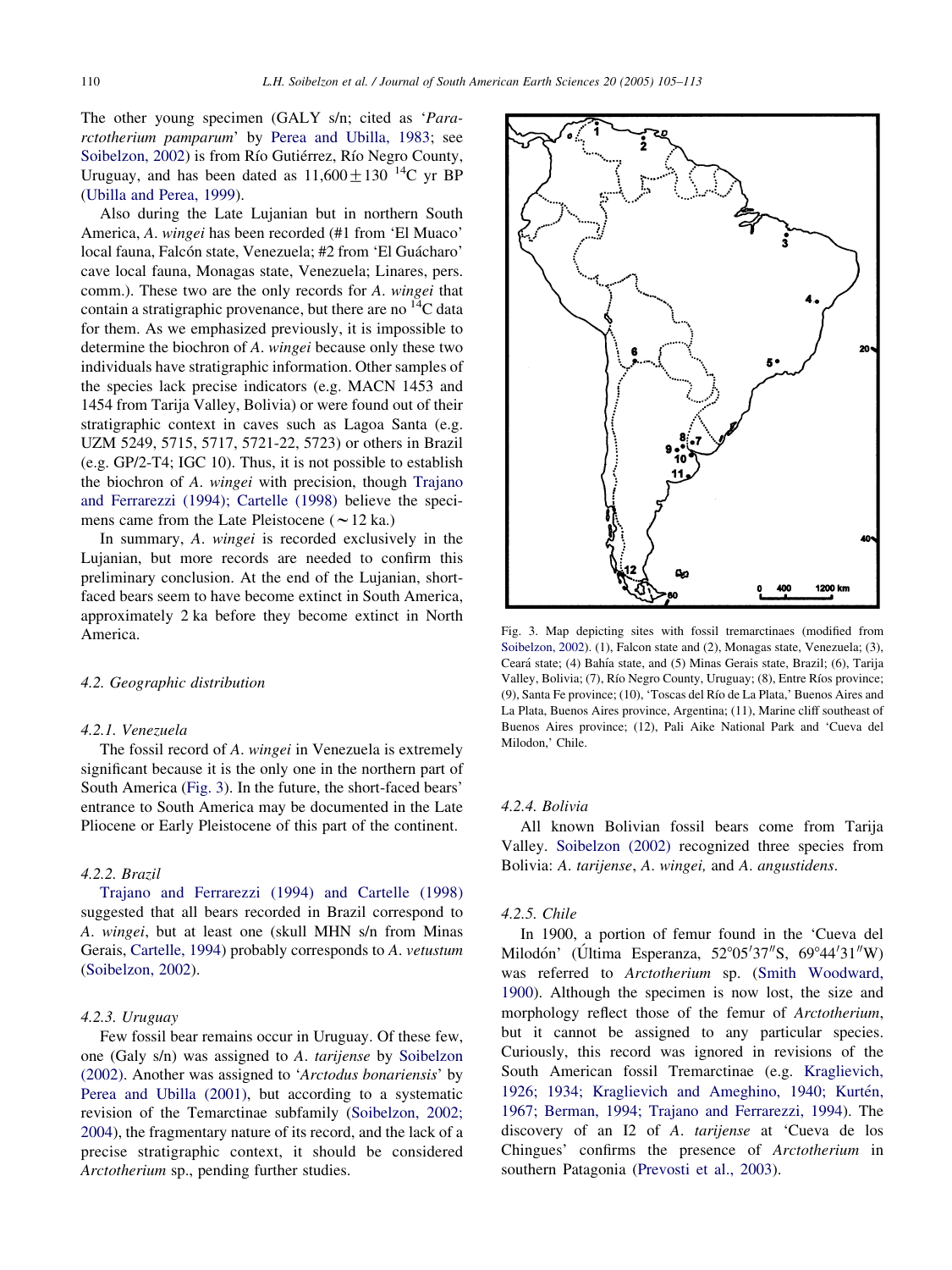## 4.2.6. Argentina

In the Pampean region of Argentina, all Arctotherium species (except for A. wingei) have been recorded. The most complete record comes from Buenos Aires province, with A. angustidens, A. vetustum, A. bonariense, A. tarijense, and Arctotherium sp.; some records also appear in Santa Fe, San Luis, and Entre Ríos provinces, but the fossil record in other Argentinean provinces is poor compared with that of Buenos Aires. In Entre Ríos province, only one species, A. vetustum, was recorded. Arctotherium sp. was recorded in San Luis province, and A. tarijense and Arctotherium sp were recorded in Santa Fe province.

# 4.3. Biogeographical background

Florentino [Ameghino \(1885\)](#page-7-0) suggested a South American origin for the Tremarctinae subfamily on the basis of the erroneous stratigraphic provenance of specimen MACN 1277 (A. vetustum), which he believed to be 'Mesopotamian' in age (Late Miocene). This hypothesis was accepted by Carlos [Ameghino \(1916\),](#page-7-0) but [Merriam et al. \(1916\),](#page-7-0) [Merriam and Stock \(1925\)](#page-7-0), and [Kraglievich \(1926\)](#page-7-0) placed the stratigraphic provenance of MACN 1277 in doubt and, in turn, questioned [Ameghino's \(1885, 1906](#page-7-0)) hypothesis.

The Great American Biotic Interchange (GABI; [Stehli](#page-8-0) [and Webb, 1985](#page-8-0)) was considered a dispersion event, though it is difficult to verify a dispersion or vicariance event for the origin of South American short-faced bears. Only one record for Arctotherium occurs in northern South America (A. wingei from the Late Pleistocene and Early Holocene of Venezuela; Linares, pers. comm.), which implies that one of the most plesiomorphic taxa of Arctotherium (Kurtén, 1967; [Soibelzon, 2002\)](#page-7-0) was distributed south of the Panamian Isthmus.

The first record of Arctodus in North America is from the Late Pliocene; thus, the cladogenetic event that resulted in Arctodus and Arctotherium should be earlier, perhaps in the Early Pliocene. Since as early as the Late Pliocene, the Panamian Isthmus had emerged, and if we accept the vicariance hypothesis, tremarctine bears must have been recorded in South America at least from that epoch. However, there is no fossil record for bears prior to the Early Pleistocene (Ensenadan) south of the Panamian Isthmus. According to [Webb \(1991\),](#page-8-0) the most successful holartic families involved in the GABI diversified north of the Panamian Isthmus before the interchange, which suggests that the origin of Arctotherium must be related to a dispersion event rather than a vicariance event.

According to [Trajano and Ferrarezzi \(1994\)](#page-8-0), a subsequent second event is needed to explain the occurrence of T. ornatus in South America. The absence of T. ornatus in the fossil record of either North or South America indicates that this species differentiated during the Holocene from its sister group (T. floridanus).

The fossil record of Arctotherium in South America also indicates that cladogenetic events occurred in intertropical areas. For example, A. wingei (exclusively), A. vetustum, A. angustidens, and A. tarijense have been recorded in those areas.

## 5. Conclusions

First, the Tremarctinae subfamily is distributed exclusively in America, from Alaska to southern Patagonia. The fossil record indicates that the geographic origin of the group was central eastern North America and that the group arrived in South America during the GABI. Second, the Tremarctinae biochron comprises the temporal lapse between Late Miocene  $({\sim}7 \text{ Ma})$  and recent times. The first record of Ursinae in North America (Blancan I) is younger than the first record of Tremarctinae, in support of Kurtén's (1966) hypothesis with respect to the origin of both subfamilies from Agriotheriinae. The subfamily's first record is in North America during the Hemingfordian (Early Miocene).

Third, the first records of Tremarctinae in North America correspond to the Hemphillian (Plionarctos sp.) and the last to the Rancholabrean (T. floridanus and Arctodus simus). In South America, the first record corresponds to the Ensenadan (A. angustidens) and continues to the present (Tremarctos ornatus), though short-faced bears became extinct during the early Holocene. Thus, the extinction of short-faced bears in both North and South America appears to have been approximately synchronous. Fourth and finally, though [Berman \(1994\)](#page-7-0) suggested that all shortfaced bear species in South America were recorded during the Ensenadan-Lujanian, the fossil record indicates a species turnover between the Ensenadan and the Bonaerian. During this time, A. angustidens was replaced by A. tarijense, A. bonaeriense, and A. vetustum (and probably A. wingei), as was suggested by [Kraglievich \(1934\);](#page-7-0) [Kraglievich and Ameghino \(1940\)](#page-7-0).

## Acknowledgements

The authors thank Dr. Alejandro Kramartz (MACN), Dr. José F. Bonaparte (MACN), Dr. Webb (FMNH); Dr. Tedford (AMNH), Dr. Andy Currant (NHM, Lenders), Drs. Christian De Muizzon and Francois Pujos (MNHNP), Mr. Daniel Bo (MMPH), Mr. Jorge Petrocelli (MCA), Mr. Jorge Cabañez (Liceo Young), and Drs. Diego Verzi and Mariano Merino (MLP zool) for allowing us to study the material. Dr. Daniel Perea, Dr. Tysson Sacco, and an anonymous reviewer provided valuable suggestions on the manuscript. The authors also thank CONICET: Fundación Antorchas; AMNH Office of Grants and Fellowships; ANPCyT PICT 07-8395; and Secretaría de Ciencia y Técnica de la UNLP for financial support.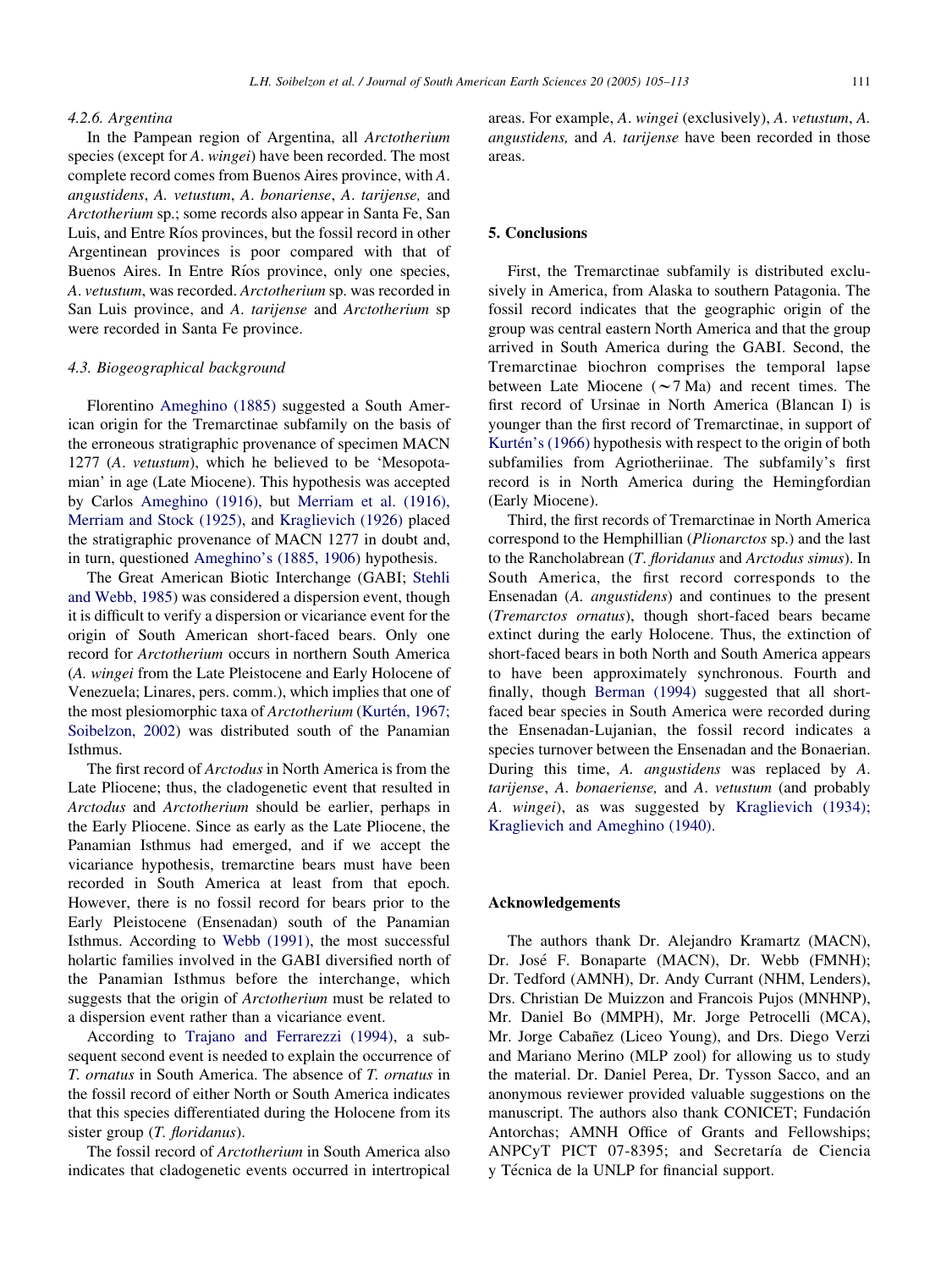# <span id="page-7-0"></span>References

- Ameghino, F., 1885. Nuevos restos de mamíferos fósiles oligocenos, recogidos por el profesor Pedro Scalabrini y pertenecientes al Museo provincial de la ciudad de Paraná, Boletín de la Academia de Ciencias  $de Córdoba 8, 3–207.$
- Ameghino, F., 1904. Nuevas especies de mamíferos cretáceos y terciarios de la república Argentina. Anales de la Sociedad Científica Argentina 58, 225–291.
- Ameghino, F., 1906. Les Formations sédimentaires du crétacé supérieur et du tertiaire de patagonie. Anales del Museo Nacional de Buenos Aires 3 (8), 1–568.
- Ameghino, C., 1916. Sobre la dentadura superior de Arctotherium en edad juvenil. Physics 2 (II), 435–437.
- Anonymous, 1., 1998. Clovis site on gulf coast yields booty only to waves. Highway project focuses new interest on McFadden Beach. Mammoth Trumpet 13 (4).
- Berman, W. D., 1994. Los carnı´voros continentales (Mammalia, Carnivora) del Cenozoico en la provincia de Buenos Aires. Thesis, Facultad de Ciencias Naturales y Museo, Universidad Nacional de La Plata, 413 pp. (unpublished). La Plata.
- Bidegain, J.C., 1991. Sedimentary development, magnetostratigraphy and sequence of events of late cenozoic in entre rios and surrounding areas in Argentina. Paleogeophysics & Geodynamics, Department of Geology and Geochemistry. Stockholm Univ., Sweden, 128 pp.
- Bidegain, J.C., Martinez, G.A., Osterrieth, M.L., Van Velzen, A., 1998. Magnetoestratigrafía de la secuencia cenozoica de camet (norte de mar del plata), provincia de buenos aires, Actas de las V Jornadas Geológicas y Geofísicas Bonaerenses.
- Bond, M., 1999. Quaternary native ungulates of southern South America. A synthesis. In: Rabassa, J., Salemme, M. (Eds.), Quaternary of South America and Antarctic Península 12,177-205.
- Cartelle, C., 1994. Tempo passado, Mamíferos do Pleistoceno em Minas Gerais. Palco, Brasil, 131 pp.
- Cartelle, C., 1998. Um pequeño urso do pleistoceno final da bahia. Acta Geol. Leopoldensia XXI (46/47), 171–189.
- Cione, A.L., Tonni, E.P., 1995. Chronostratigraphy and 'land-mammal ages' in the Cenozoic of southern South America: principles, practices, and the 'Uquian' problem. Journal of Paleontology 69, 135–159.
- Cione, A.L., Tonni, E.P, 1999. Bioestratigraphy and chronological scale of uppermost cenozoic in the pampean area, Argentina. In: Rabassa, J., y Salemme, M. (Eds.), Quaternary Vertebrate Paleontology in South America Quaternary of South America and Antarctic Península, vol. 12, pp. 23–51.
- Cione, A.L., Tonni, E.P., 2001. Neogene and quaternary continental stratigraphy and mammal evolution. Bolletino della Societ $\times$  Paleontologica Italiana 40 (2), 167–173.
- De Salvo, O.E., Ceci, J.H., Dillon, A., 1969. Caracteres geológicos de los depósitos eólicos del pleistoceno superior de junín (provincia de buenos aires). Actas de las Cuartas Jornadas Geológicas Argentinas I, 269-292.
- Gervais, P., 1855. Recherches sur les mamiféres fossiles de l'Amérique du Sud. En: Expédition dans les parties centrales de l'Amérique du Sud, de Rio de Janeiro á Lima, et de Lima au Para; exécuté par ordre du Gouvenement francais pendant les années 1843 á 1847 sous la direction de F. Castelnau, Castelnau, F. (Dir.). Zoologie 7: 1-63, láms. 4-13. P. Bertrand, Paris.
- Gillette, D.D., 1996. Utah's Wildlife in the Ice Age. Survey Notes 28 (3), 5– 8.
- Gobetz, K.G., Martin, L.D., 2001. An exceptionally large short-faced bear (Arctodus simus) from the late pleistocene (?)/Early holocene of kansas. Current Research in the Pleistocene 18, 97–99.
- Isla, F.I., Rutter, N.W., Schnack, E.J., Zárate, M.A., 2000. La transgresión belgranense en buenos aires, una revisión a cien años de su definición, Asociación Geológica Argentina, Serie D, vol. 4. Publicación Especial  $N^{\circ}$ . 4, pp. 3–14.
- Kraglievich, L., 1926. Los arctoterios norteamericanos (Tremarctotherium, n. gen.) en relación con los de Sud América. Anales del Museo Nacional de Historia Natural 'Bernardino Rivadavia' 34 (56), 1–16.
- Kraglievich, L., 1934. La antigüedad pliocena de las faunas de monte hermoso y chapadmalal, deducidas de su comparación con las que le precedieron y sucedieron, Imprenta 'El Siglo Ilustrado', pp. 1–136.
- Kraglievich, L., Ameghino, C., 1940. Los úrsidos extinguidos de sud América. In: Kraglievich, L. (Ed.), Obras de Paleontología y Geología Talleres de Impresiones Oficiales, vol. 3, pp. 557–627.
- Kurtén, B., 1966. Pleistocene bears of North America: 1 genus tremarctos, spectacled bears. Acta Zoologica Fennica 115, 1–120.
- Kurtén, B., 1967. Pleistocene bears of North America: 2 genus arctodus, short faced bears. Acta Zoologica Fennica 117, 1–60.
- Kurtén, B., Anderson, E., 1980. Pleistocene Mammals of North America. Columbia University Press, New York, 442 pp.
- MacFadden, B., 2000. Middle pleistocene climate change recorded in fossil mammal teeth from tarija, bolivia, and upper limit of the ensenadan land mammal age. Quaternary Research 54, 121–131.
- Merriam, J.C., Stock, C., 1925. Relationships and structure of the short-faced bear, Arctotherium, from the pleistocene of California. Contributions to palaeontology from the carnegie institution of Washington, Papers Concerning the Palaeontology of the Pleistocene of California and the Tertiary of Oregon, Part 1, pp. 1–35.
- Merriam, J.C., Stock, C., Moody, C.L., 1916. An American Pliocene Bear. Univ. Calif. Pub. Bull. Dept. Geol. 10, 87–109.
- Pardiñas, U.F.J., Gelfo, J.N., San Cristobal, J., Cione, A.L., Tonni, E.P., 1996. Una tafocenosis de organismos marinos y continentales en el Pleistoceno superior en el sur de la provincia de buenos aires. Actas del XIII Congreso Geológico Argentino y III Congreso de Exploración de Hidrocarburos 5, 95–111.
- Pardiñas, U.F.J., Tonni, E.P., Figini, A., 1998. Camet Norte: diversidad faunística próxima al Ultimo máximo glacial en el sudeste de la provincia de buenos aires (Argentina). Actas del X Congreso Latinoamericano de Geología y VI Congreso Nacional de Geología Económica 1, 257-262.
- Perea, D., Ubilla, M., 1983. Arctodus pamparus (Amegh) (Mammalia, Ursidae) en sedimentos lujanenses del dep. Rı´o negro, uruguay, Resúmenes y Comunicaciones de las Jornadas de Ciencias Naturales 1983.
- Perea, D., Ubilla, M.. 2001. South American fossil bears (Ursidae, Tremarctinae): a phylogenetic and paleoecologic approach. Actas XI Congr. Latinoamer. Geol. III Congr. Uruguayo Geol. (CD-ROM).
- Prevosti, F.J., Soibelzon, L.H., Prieto, A., San Roman, M., Morello, F., 2003. The southernmost bear: Pararctotherium (Carnivora, Ursidae, Tremarctinae) in the latest pleistocene of southern patagonia, chile. Journal of Vertebrate Paleontology 23 (3), 709–712.
- San Roman, M.B., Morello, F.R., Prieto, A.I., 2000. Cueva de los Chingues (Parque Nacional Pali Aike), Magallanes, Chile. Historia natural y cultural I. Anales del Instituto de la Patagonia Serie Ciencias Historicas 28, 125–146.
- Smith Woodward, L.L.D., F.Z.S., 1900. On some remains of Grypotherium (Neomylodon) listai and associated mammals from cavern near consuelo cove, last hope inlet, patagonia. Proc. Zool. Soc. London I, 64–75 (Pl V–IX).
- Soibelzon, L. H., 2002. Los Ursidae (Carnivora, Fissipedia) fósiles de la República Argentina. Aspectos Sistemáticos y Paleoecológicos. Thesis, Facultad de Ciencias Naturales y Museo, Universidad Nacional de La Plata (Unpublished). 239 pp. +42 Figuras +16 Tablas. La Plata.
- Soibelzon, L.H., 2004. Revisión sistemática de los tremarctinae (Carnivora, Ursidae) fósiles de América del sur. Revista Museo Argentino de Ciencias Naturales 6 (1), 107–133.